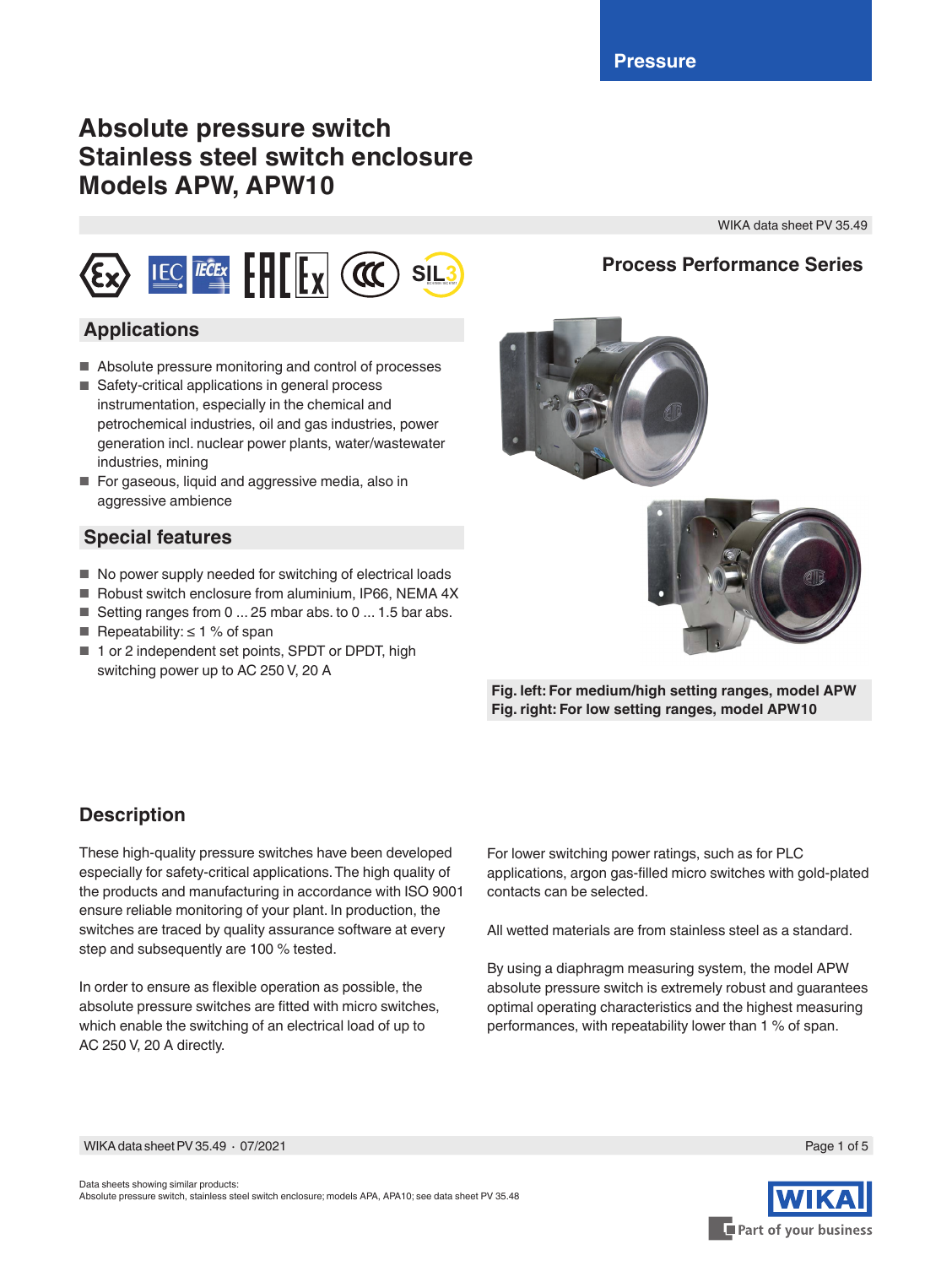### **Standard version**

#### **Measuring system**

Single diaphragm with transmission shaft, without sealing elements

#### **Switch enclosure**

Aluminium alloy, copper-free, epoxy resin coated, tamperproof. Laser-engraved product label from stainless steel.

#### **Ingress protection**

IP66 per EN/lEC 60529, NEMA 4X

#### **Switch contact**

Micro switches with fixed dead band

- 1 x or 2 x SPDT (single pole double throw)
- 1 x DPDT (double pole double throw)
- Micro switches with adjustable dead band

■ 1 x SPDT (single pole double throw)

The DPDT function is realised with 2 simultaneously triggering SPDT micro switches within 0.5 % of the span.

# **Permissible temperature**<br>Ambient **T6/T85°C**

| $T_a$ -30  +60 °C |
|-------------------|
| $T_a$ -30  +85 °C |
| $T_a$ -30  +85 °C |
| $T_M$ -30  +85 °C |
|                   |

#### **Ex marking (option)**

- Ex ia I Ma
- Ex ia IIC T6/T4  $<sup>1</sup>$  Ga</sup>
- Ex ia IIIC T85/T135<sup>1)</sup> Da IP66

1) The temperature class is related to the ambient temperature range. See the type examination certificate for further details

#### **Safety-related maximum values**

(only for optional Ex ia versions)

| <b>Maximum values</b>               |                  |  |  |  |
|-------------------------------------|------------------|--|--|--|
| Voltage U <sub>i</sub>              | DC 30 V          |  |  |  |
| Current I <sub>i</sub>              | $100 \text{ mA}$ |  |  |  |
| Power P <sub>i</sub>                | 0.75W            |  |  |  |
| Internal capacitance C <sub>i</sub> | $0 \mu F$        |  |  |  |
| Internal inductance L <sub>i</sub>  | 0mH              |  |  |  |

|                | <b>Contact version</b>                                                            | <b>Electrical rating (resistive load)</b> | <b>Suitable for</b>                    |                  |
|----------------|-----------------------------------------------------------------------------------|-------------------------------------------|----------------------------------------|------------------|
|                |                                                                                   | <b>AC</b>                                 | DC.                                    | Ex ia option     |
| UN.            | 1 x SPDT, silver                                                                  | 250 V, 15 A                               | 24 V, 2 A, 125 V, 0.5 A, 220 V, 0.25 A | <b>No</b>        |
| US.            | 1 x SPDT, silver, hermetically sealed, argon gas filling <sup>2)</sup>            | 250 V, 15 A                               | 24 V, 2 A, 220 V, 0.5 A                | Yes              |
| <b>UO</b>      | 1 x SPDT, gold-plated, hermetically sealed, argon gas filling <sup>2)</sup>       | 125 V, 1 A                                | 24 V, 0.5 A                            | Yes              |
| UG.            | 1 x SPDT, gold-plated                                                             | 125 V, 1 A                                | 24 V, 0.5 A                            | <b>No</b>        |
| <b>UR</b>      | 1 x SPDT, silver, adjustable dead band                                            | 250 V, 20 A                               | 24 V, 2 A, 220 V, 0.5 A                | Yes <sup>3</sup> |
| D <sub>N</sub> | 2 x SPDT or 1 x DPDT, silver                                                      | 250 V, 15 A                               | 24 V, 2 A, 125 V, 0.5 A, 220 V, 0.25 A | <b>No</b>        |
| DS.            | 2 x SPDT or 1 x DPDT, silver, hermetically sealed, argon gas<br>filling $^{2)}$   | 250 V, 15 A                               | 24 V, 2 A, 220 V, 0.5 A                | Yes              |
| DO.            | 2 x SPDT or 1 x DPDT gold-plated, hermetically sealed,<br>argon gas filling $2$ ) | 125 V, 1 A                                | 24 V. 0.5 A                            | Yes              |
| DG.            | 2 x SPDT or 1 x DPDT, gold-plated                                                 | 125 V, 1 A                                | 24 V. 0.5 A                            | <b>No</b>        |

2) Maximum permissible ambient temperature range: -30 ... +70 °C 3) WIKA recommends argon gas-filled contact versions, use of adjustable dead band allowed.

#### **Set point adjustment**

The set point can be specified by the customer or factory-set within the setting range. Subsequent adjustment of the set point on site is made using the adjustment screw, which is fastened to the switch and thus secured against loss.

#### **Repeatability of the set point**

≤ 1 % of span

#### **Distance between set points**

For versions with 2 x SPDT the distance between the set points must be > 5 % of the respective span.

#### **Please specify:**

Set point, switching direction for each contact, e.g.: Set point 1: 100 mbar abs., falling, set point 2: 150 mbar abs., rising. With two micro switches, the set points can be set independently of each other.

For optimal performance we suggest to adjust the set point between 25 ... 75 % of the span.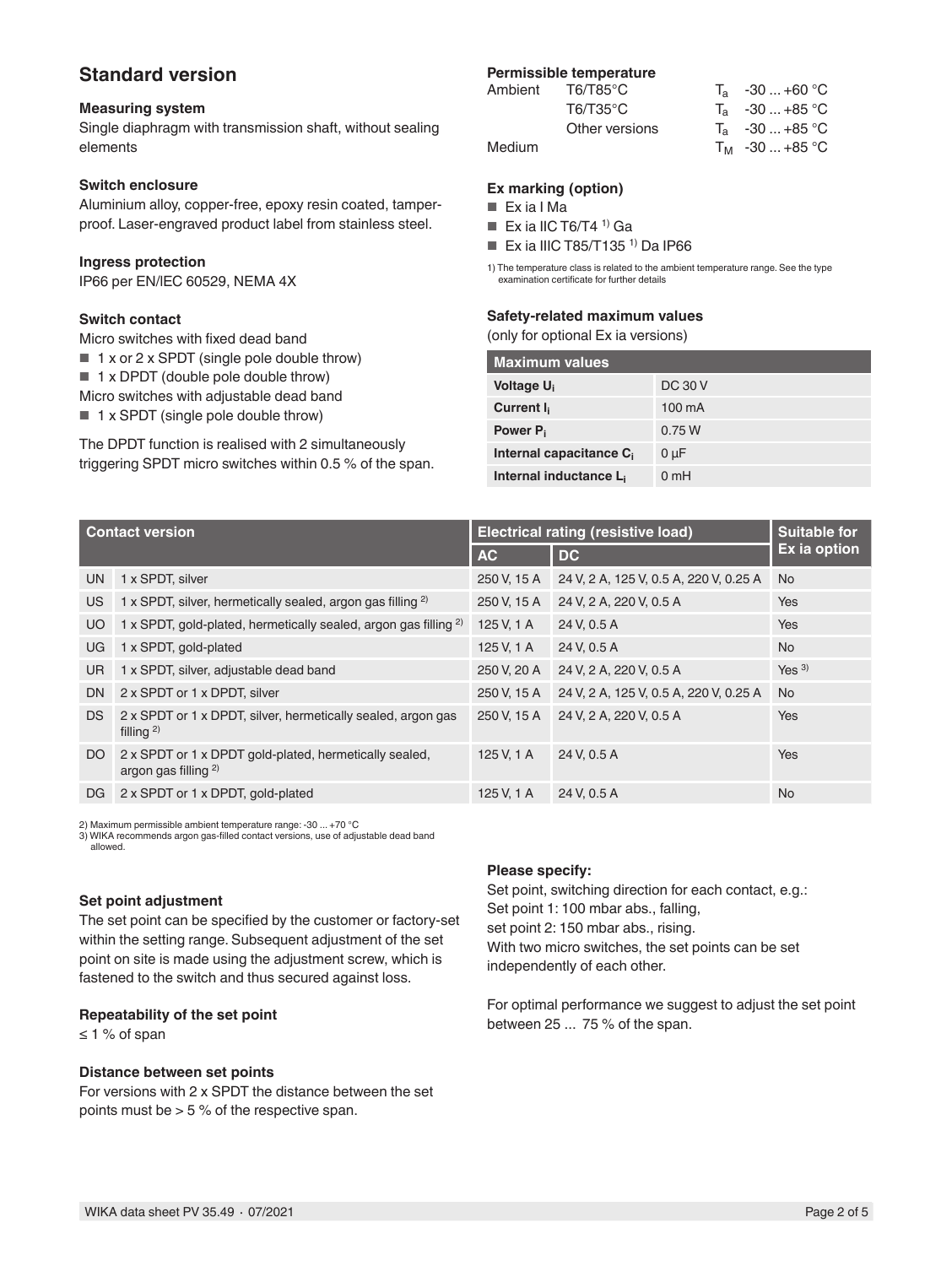#### **Example**

Setting range: 0 ... 1 bar abs. with one switch contact Repeatability:  $1\%$  of 1 bar abs. = 0.01 bar abs. Dead band: (see table setting ranges)  $2x$  repeatability + dead band =  $2 \times 0.01$  bar abs.  $+ 0.04$  bar abs.  $= 0.06$  bar abs. Rising pressure: Adjust set point between 0.06 ...1 bar abs. Falling pressure: Adjust set point between 0 ... 0.94 bar abs.

#### **Process connection**

- Stainless steel, lower mount (LM)
- $\blacksquare$  1/4 NPT female (standard)
- $\blacksquare$  1/2 NPT, G 1/2 A, G 1/4 A male via adapter
- $\blacksquare$  1/2 NPT, G 1/4 female via adapter
- M20 x 1.5 male via adapter

#### **Wetted parts**

Diaphragm: AISI 316 Process connection: AISI 316L Sealing material: NBR

#### **Mounting**

- Mounting fixture from stainless steel (AISI 304)
- Option: Mounting bracket for 2" pipe mounting (AISI 304)

#### **Electrical connection**

- ½ NPT female (standard)
- 3⁄4 NPT, M20 x 1.5, G 1⁄2, G 3⁄4 female
- Cable gland non-armoured, Ex d, nickel-plated brass
- Cable gland non-armoured, Ex d, stainless steel (AISI 304)
- Cable gland armoured, Ex d, nickel-plated brass
- Cable gland armoured, Ex d, stainless steel (AISI 304)

For cable connections to the internal terminal block use wire cross-sections between 0.5 ... 2.5 mm2. For the grounding cable connection to the protective conductor use max.  $2.5 \text{ mm}^2$  for the internal screw and max. 4 mm<sup>2</sup> for the external screw.

#### **Dielectric strength**

Safety class I (IEC 61298-2: 2008)

#### **Weight**

- Model APW: approx. 5.5 kg
- Model APW10: approx. 8.2 kg

| Measuring<br>cell               | <b>Setting</b><br>range | <b>Working</b><br>range | <b>Proof</b><br>pressure | Fixed dead band for contact version         |                                              | Adjustable dead band<br>for contact version |
|---------------------------------|-------------------------|-------------------------|--------------------------|---------------------------------------------|----------------------------------------------|---------------------------------------------|
|                                 | in bar abs.             | in bar abs.             | in bar abs.              | 1 contact<br>UN, US, UO, UG<br>in mbar abs. | 2 contacts<br>DN, DS, DO, DG<br>in mbar abs. | 1 contact<br><b>UR</b><br>in mbar abs.      |
|                                 | 00.16                   | 01.5                    | 11                       | $\leq 5$                                    | $\leq$ 5                                     | 2060                                        |
|                                 | 00.25                   |                         |                          | $\leq 8$                                    | $\leq 8$                                     | 3090                                        |
| H<br>00.4<br>00.6<br>01<br>01.5 |                         |                         |                          | $\leq 20$                                   | $\leq 20$                                    | 3090                                        |
|                                 |                         |                         |                          | $\leq 25$                                   | $\leq 25$                                    | 40125                                       |
|                                 |                         |                         |                          | $\leq 30$                                   | $\leq 30$                                    | 100270                                      |
|                                 |                         | $\leq 65$               | $\leq 65$                | 110320                                      |                                              |                                             |

#### **Setting range, model APW10**

| <b>Measuring   Setting</b><br>cell | range                        | Working<br>range | <b>Proof</b><br>pressure | Fixed dead band for contact version   Adjustable dead band |                                              | for contact version                 |
|------------------------------------|------------------------------|------------------|--------------------------|------------------------------------------------------------|----------------------------------------------|-------------------------------------|
|                                    | l in mbar abs. I in bar abs. |                  | I in bar abs.            | l 1 contact<br>UN, US, UO, UG<br>in mbar abs.              | 2 contacts<br>DN, DS, DO, DG<br>in mbar abs. | 1 contact<br>I UR<br>l in mbar abs. |
| 10                                 | 025                          | 01               | $\overline{2}$           | $\leq 1.2$                                                 | $\leq 1.6$                                   | 38                                  |
|                                    | 040                          |                  |                          | $\leq 1.6$                                                 | $\leq 2.2$                                   | 411                                 |
|                                    | 060                          |                  |                          | $\leq 2.0$                                                 | $\leq 2.5$                                   | 514                                 |

## **Setting range, model APW**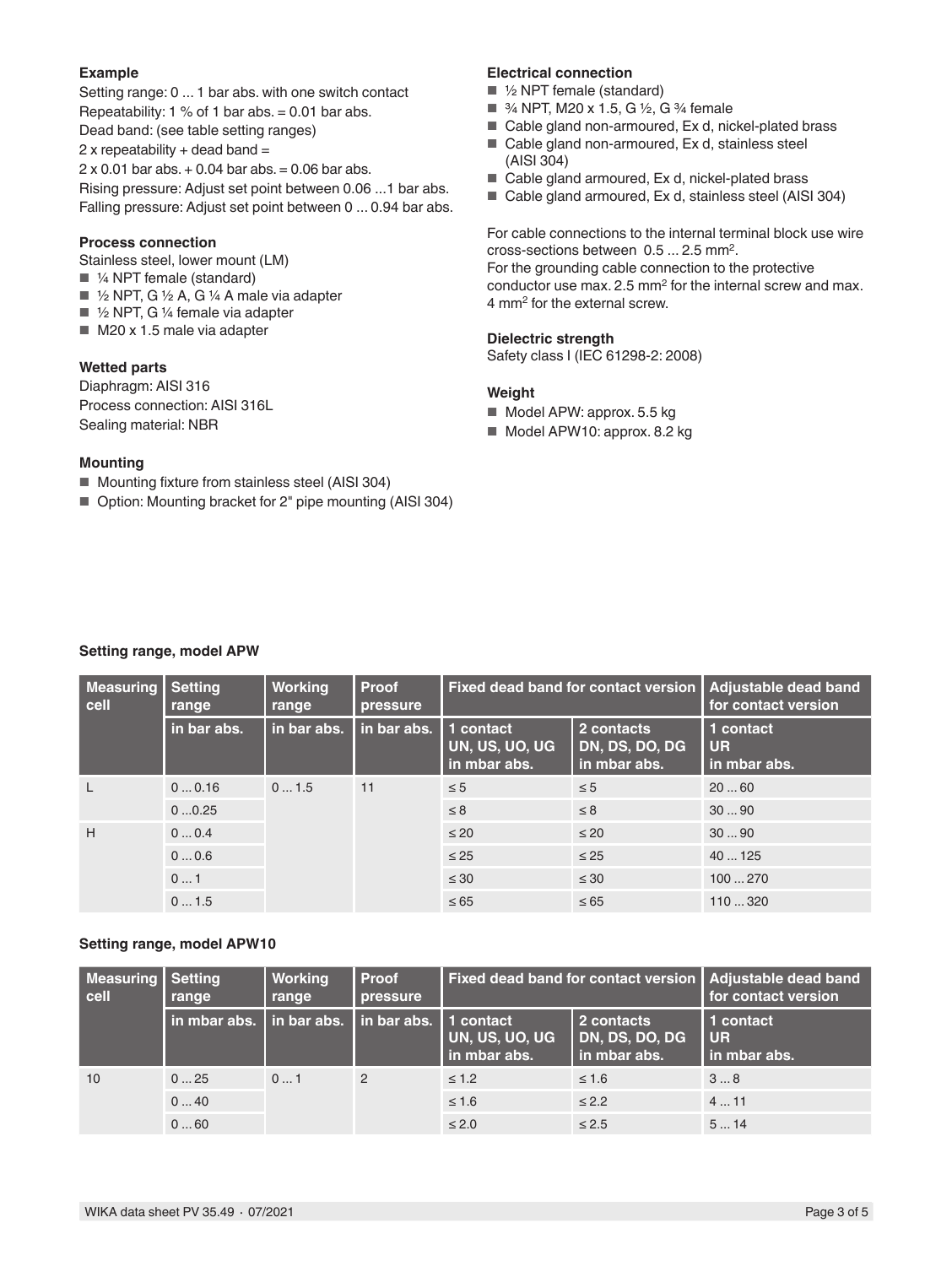## **Other Versions**

- Cleaned for oxygen service
- Drying of wetted parts
- $\blacksquare$  Version for ammonia applications<sup>1)</sup>
- Tropical version (suitable for environments with increased air humidity)  $1$ )
- Geothermal version  $1$ )
- Offshore version<sup>1)</sup>

1) WIKA recommends argon gas-filled contact versions

## **Assembly**

- Shut-off valve; model 910.11; see data sheet AC 09.02
- Needle valve and multiport valve; models IV10, IV11; see data sheet AC 09.22
- Block-and-bleed valve; models IV20, IV21; see data sheet AC 09.19

## **Approvals**

| Logo                                                                             | <b>Description</b>                                                                                                                                                                          | <b>Country</b>              |
|----------------------------------------------------------------------------------|---------------------------------------------------------------------------------------------------------------------------------------------------------------------------------------------|-----------------------------|
| Essis                                                                            | <b>EU declaration of conformity</b><br>Pressure equipment directive<br>Low voltage directive<br><b>RoHS</b> directive<br>▬<br>$\blacksquare$ ATEX directive <sup>2)</sup><br>IM1<br>II 1 GD | <b>European Community</b>   |
| <b>IEC IECE</b> x                                                                | IECEX <sup>2</sup><br>Ex ia I Ma<br>Ex ia IIC T6/T4 $3$ <sup>3</sup> Ga<br>Ex ia IIIC T85 $^{\circ}$ C/T135 $^{\circ}$ C $^{\circ}$ ) Da IP66                                               | International               |
| $E$ $E$                                                                          | <b>EAC</b> (option)<br>Hazardous areas <sup>2)</sup>                                                                                                                                        | Eurasian Economic Community |
| $\bigcircled{\hspace{-0.3pt}\begin{array}{c}\hbox{\large$\epsilon$}\end{array}}$ | <b>Ex-Ukraine (option)</b><br>Hazardous areas <sup>2)</sup>                                                                                                                                 | Ukraine                     |
| $^{\circledR}$                                                                   | CCC (option)<br>Hazardous areas <sup>2)</sup>                                                                                                                                               | China                       |
| $\mathbb{Z}^3$                                                                   | <b>KOSHA (option)</b><br>Hazardous areas <sup>2)</sup>                                                                                                                                      | South Korea                 |

2) Double marking ATEX and IECEx on the same product label. Country-specific Ex marking according to selected option.

3) The temperature class is related to the ambient temperature range

## **Manufacturer's information and certifications**

| Logo | <b>Beschreibung</b>                                                                                                             |
|------|---------------------------------------------------------------------------------------------------------------------------------|
|      | SIL 3-capable (option)<br>Functional safety per IEC 61508<br>Includes performance level calculation according to<br>ISO 13849-1 |

## **Certificates (option)**

- 2.2 test report per EN 10204
- 3.1 inspection certificate per EN 10204

Approvals and certificates, see website